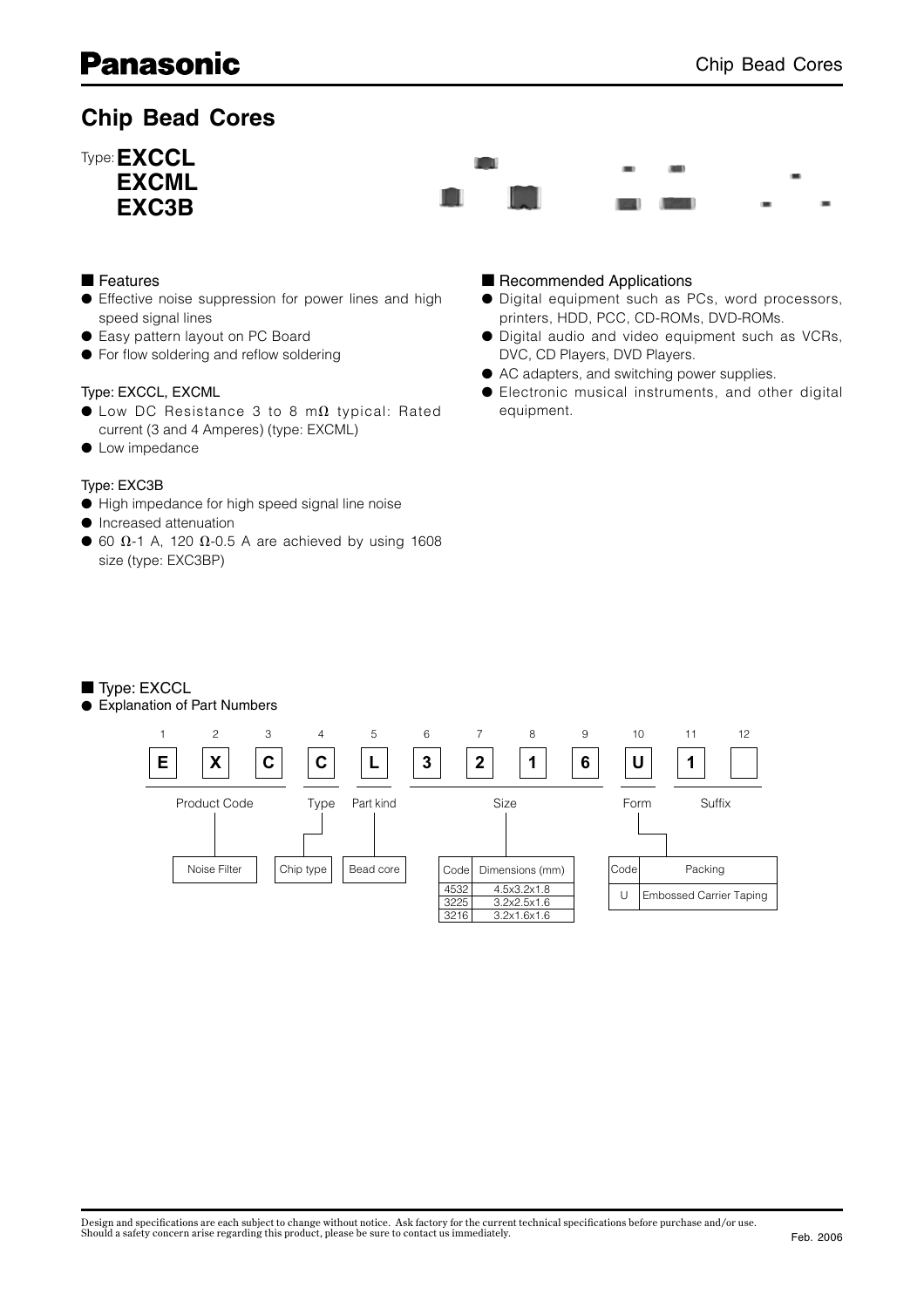# ■ Construction



| Dimensions in mm (not to scale) |               |                 |               |               |                       |  |  |  |
|---------------------------------|---------------|-----------------|---------------|---------------|-----------------------|--|--|--|
| Α                               |               |                 |               |               |                       |  |  |  |
| $\geq$                          |               |                 |               |               |                       |  |  |  |
| <b>Type</b>                     |               | Dimensions (mm) |               |               | Mass                  |  |  |  |
| (inches)                        |               | W               | н             | Α             | (Weight)<br>[mg/p̃c.] |  |  |  |
| <b>EXCCL4532</b><br>(1812)      | $4.5 \pm 0.4$ | $3.2 \pm 0.3$   | $1.8 \pm 0.2$ | $0.5 \pm 0.2$ | 125.8                 |  |  |  |
| EXCCL3225<br>(1210)             | $3.2 \pm 0.3$ | $2.5 \pm 0.3$   | $1.6 \pm 0.3$ | $0.5 \pm 0.3$ | 60.5                  |  |  |  |
| EXCCL3216<br>(1206)             | $3.2 \pm 0.3$ | $1.6 \pm 0.3$   | $1.6 \pm 0.3$ | $0.5 \pm 0.3$ | 37                    |  |  |  |

# ■ Type: EXCML

● Explanation of Part Numbers



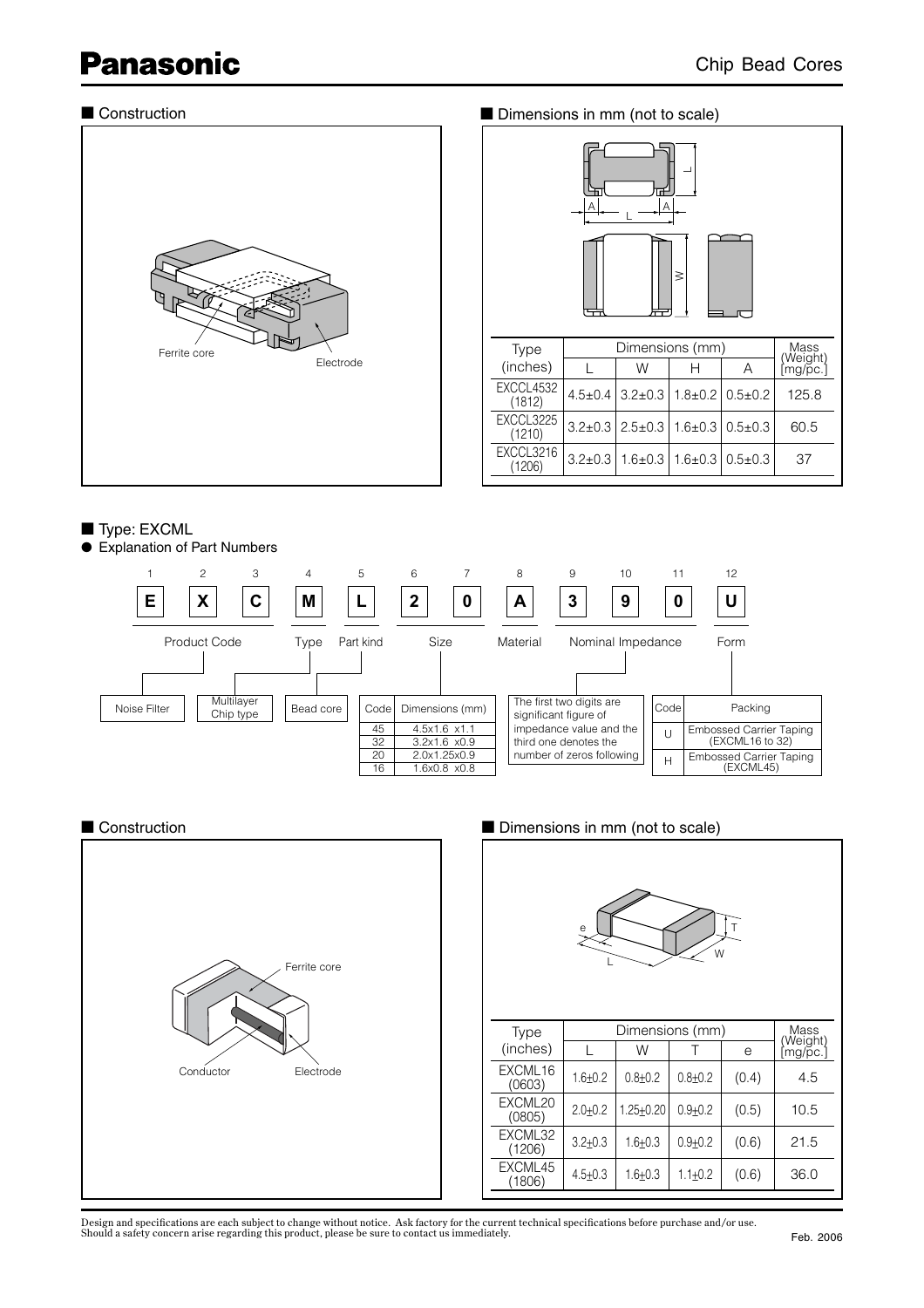- Type: EXC3B
- Explanation of Part Numbers







# ■ Ratings

| Type | Part Number        | Impedance             |          | Rated Current | DC Resistance<br>$(\Omega)$ max. |  |
|------|--------------------|-----------------------|----------|---------------|----------------------------------|--|
|      |                    | $(\Omega)$ at 100 MHz | tol.(% ) | $(mA)$ DC)    |                                  |  |
| 4532 | <b>EXCCL4532U1</b> | 115                   |          | 2000          | 0.1                              |  |
| 3225 | <b>EXCCL3225U1</b> | 45                    | ±25      | 2000          | 0.05                             |  |
| 3216 | EXCCL3216U1        | 25                    |          | 2000          | 0.05                             |  |
| 4516 | EXCML45A910H       | 91                    |          | 3000          | 0.016                            |  |
| 3216 | EXCML32A680U       | 68                    |          | 3000          | 0.012                            |  |
| 2012 | EXCML20A390U       | 39                    |          | 4000          | 0.008                            |  |
| 1608 | EXCML16A270U       | 27                    |          | 4000          | 0.006                            |  |
| 1608 | EXC3BP600H         | 60                    |          | 1000          | 0.07                             |  |
|      | EXC3BP121H         | 120                   |          | 500           | 0.1                              |  |
|      | EXC3BB221H         | 220                   |          | 200           | 0.3                              |  |
|      | EXC3BB601H         | 600                   |          | 100           | 0.8                              |  |
|      | EXC3BB102H         | 1000                  |          | 50            |                                  |  |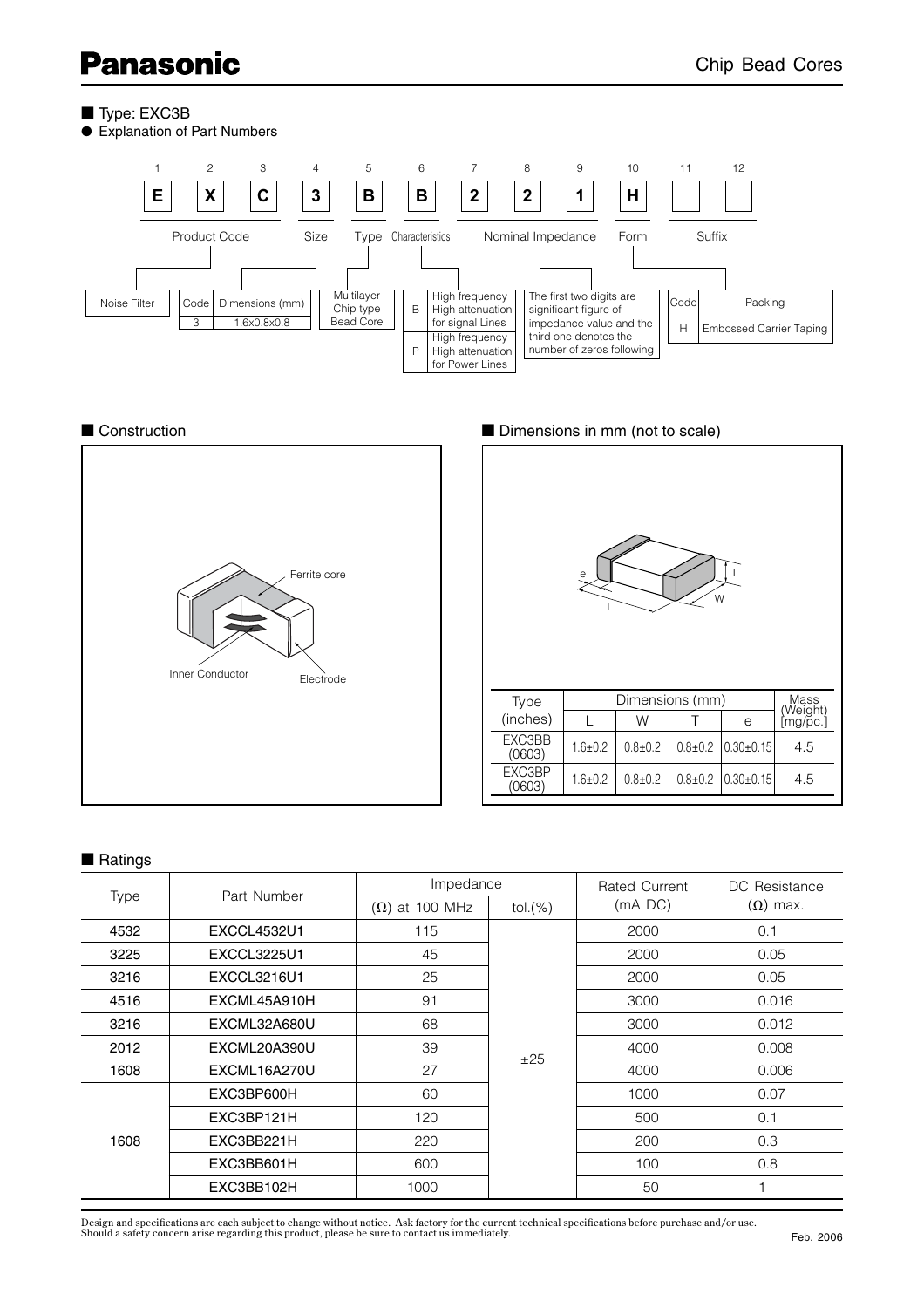# ■ Impedance Characteristics (Reference Data) Measured by HP4291A

# and the state of the state of the state of the state of the state of the state of

 $|Z|$ : Impedance



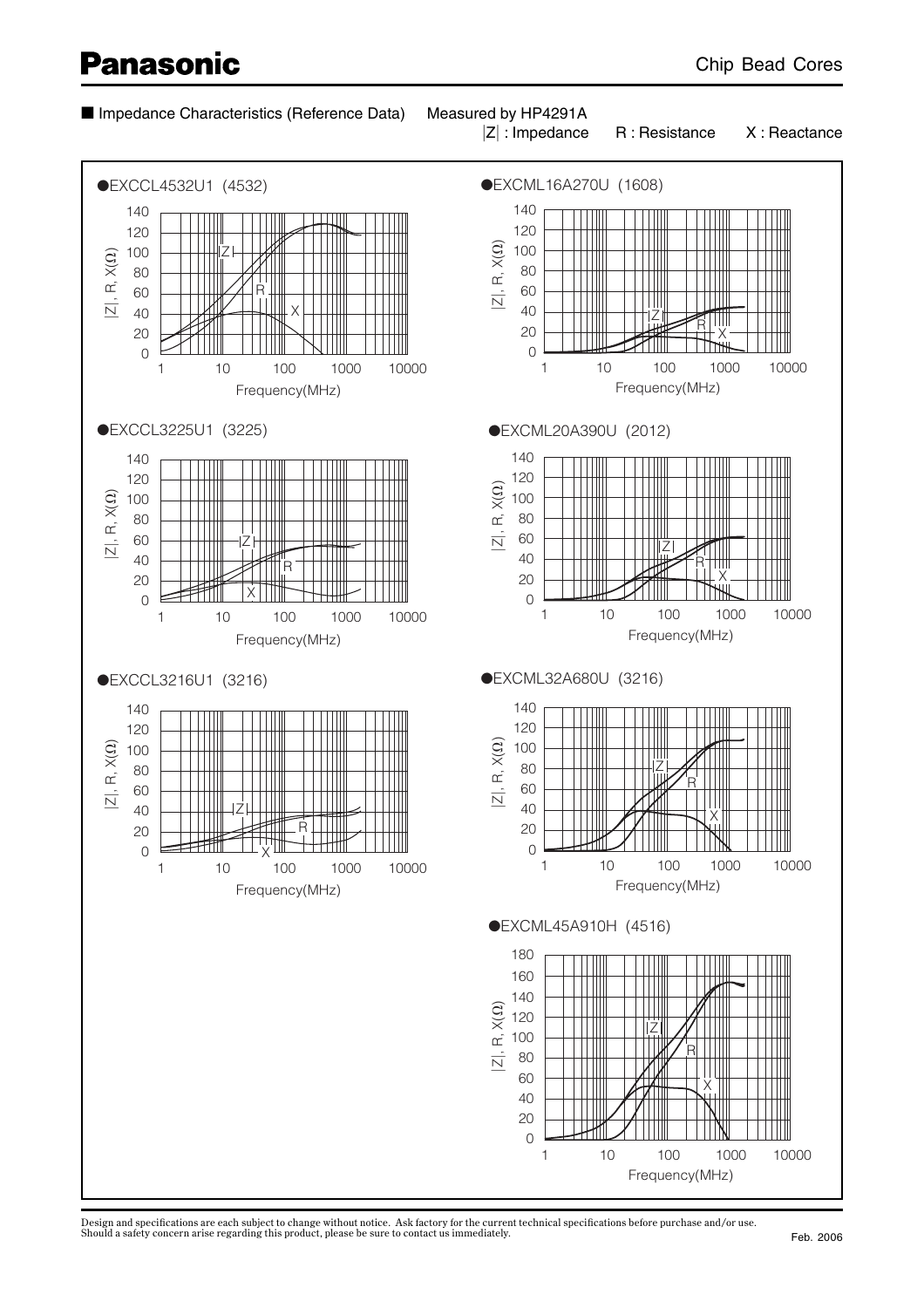# ■ Impedance Characteristics (Reference Data) Measured by HP4291A

# and the state of the state of the state of the state of the state of the state of

 $|Z|$ : Impedance

R : Resistance X : Reactance

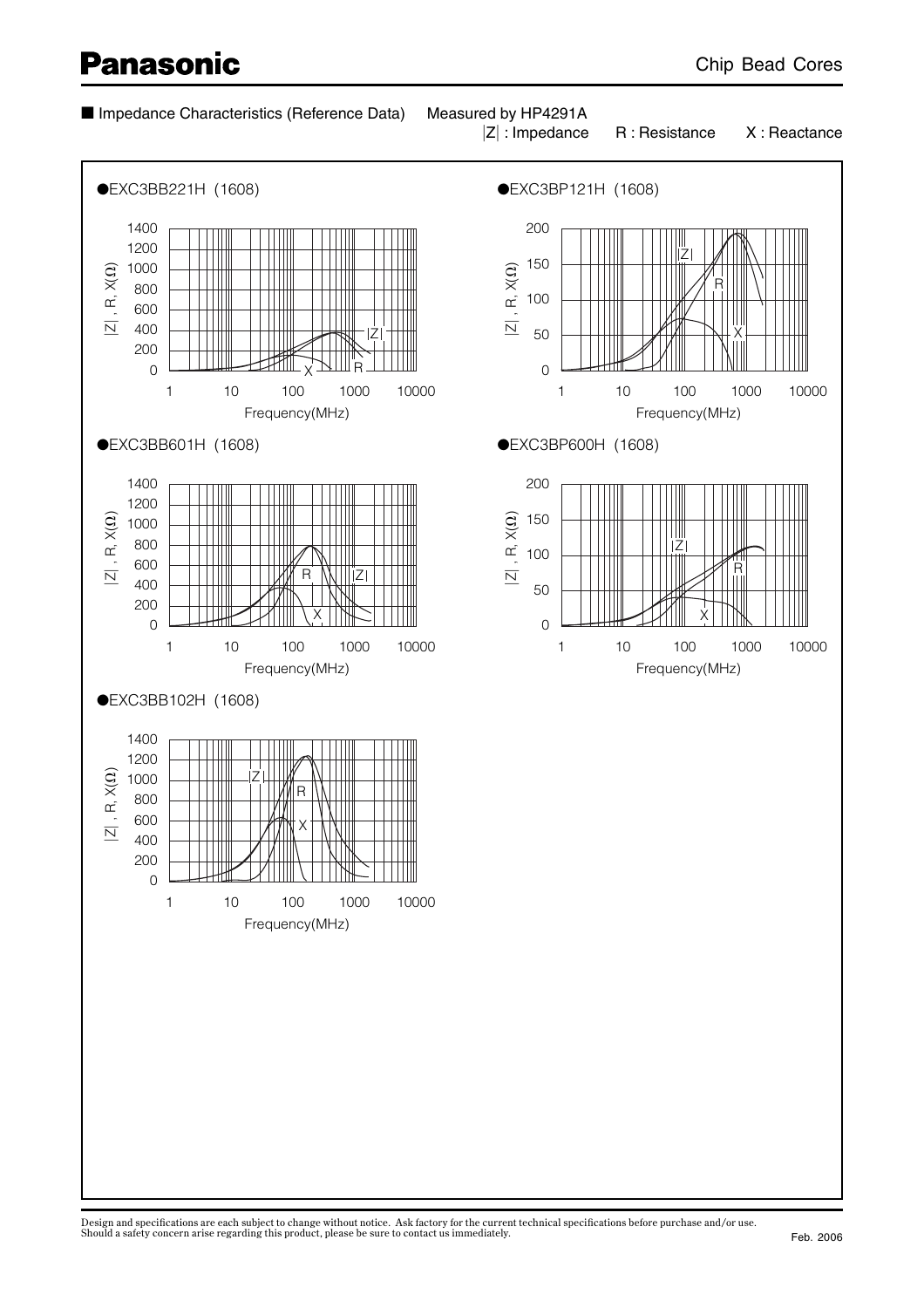# ■ Packaging Methods (Taping)

● Standard Quantity

| Part Number               | Kind of Taping          | Pitch $(P_1)$ | Quantity       |  |  |
|---------------------------|-------------------------|---------------|----------------|--|--|
| <b>EXCCL4532U1</b>        |                         | 8 mm          | 1000 pcs./reel |  |  |
| <b>EXCCL3225U1</b>        |                         |               |                |  |  |
| <b>EXCCL3216U1</b>        |                         |               | 2000 pcs./reel |  |  |
| EXCML45A910H              |                         |               |                |  |  |
| EXCML32A680U              | Embossed Carrier Taping | 4 mm          | 3000 pcs./reel |  |  |
| EXCML20A390U              |                         |               |                |  |  |
| EXCML16A270U              |                         |               | 4000 pcs./reel |  |  |
| EXC3B <sub>1</sub><br>∏ H |                         |               |                |  |  |

● Embossed Carrier Taping <br>● Taping Reel





### Embossed Carrier Dimensions (mm)

| Part Number        | A             | В                                                      | W                         | F | Ε | $P_{4}$       | $P_{2}$                                                                                                          | $P_0$ | $\phi D_0$ | Ŀ1                         | $l_2$      |  |  |  |            |
|--------------------|---------------|--------------------------------------------------------|---------------------------|---|---|---------------|------------------------------------------------------------------------------------------------------------------|-------|------------|----------------------------|------------|--|--|--|------------|
| <b>EXCCL4532U1</b> |               | $3.6\pm0.2$   $4.9\pm0.2$   $12.0\pm0.2$   $5.5\pm0.1$ |                           |   |   | $8.0 \pm 0.1$ |                                                                                                                  |       |            |                            | 2.4 max.   |  |  |  |            |
| <b>EXCCL3225U1</b> |               | $2.9 \pm 0.2$ 3.6 $\pm 0.2$                            |                           |   |   |               |                                                                                                                  |       |            |                            | 2.1 max.   |  |  |  |            |
| <b>EXCCL3216U1</b> |               | $2.0\pm0.2$ 3.6 $\pm0.2$                               | $8.0\pm0.2$ 3.5 $\pm$ 0.1 |   |   |               |                                                                                                                  |       |            |                            |            |  |  |  |            |
| EXCML45A910H       |               |                                                        |                           |   |   |               | $1.9\pm0.2$   $4.8\pm0.2$   $12.0\pm0.2$   $5.5\pm0.1$   $1.75\pm0.10$   $4.0\pm0.1$   $2.0\pm0.1$   $4.0\pm0.1$ |       |            | $1.5\pm0.1$ $10.20\pm0.05$ | $1.8$ max. |  |  |  |            |
| EXCML32A680U       |               | $1.9+0.2$   $3.5+0.2$                                  |                           |   |   |               |                                                                                                                  |       |            |                            |            |  |  |  |            |
| EXCML20A390U       |               | 1.5±0.212.3±0.2                                        | $8.0\pm0.2$   $3.5\pm0.1$ |   |   |               |                                                                                                                  |       |            |                            |            |  |  |  | $1.6$ max. |
| EXCML16A270U       |               | $1.1\pm0.2$   2.1 $\pm0.2$                             |                           |   |   |               |                                                                                                                  |       |            |                            |            |  |  |  |            |
| EXC3B<br>⊪⊪        | $0.0{\pm}0.1$ | $1.8{\pm}0.1$                                          |                           |   |   |               |                                                                                                                  |       |            | $0.25 \pm 0.05$            |            |  |  |  |            |

### Standard Reel Dimensions (mm)

| Part Number                | φA                 | φB             | $\phi$ C       | φD             | Ε             | W                    |           |               |
|----------------------------|--------------------|----------------|----------------|----------------|---------------|----------------------|-----------|---------------|
| <b>EXCCL4532U1</b>         |                    |                |                |                |               | $13.0^{+0.5}_{-1.0}$ | 16.5 max. |               |
| <b>EXCCL3225U1</b>         |                    |                |                |                |               | $9.5^{+0.5}_{-1.0}$  | 13 max.   |               |
| EXCCL3216U1                |                    |                |                |                |               |                      |           |               |
| EXCML45A910H               | $180.0_{-3.0}^{0}$ | $60.0 \pm 1.0$ | $13.0 \pm 0.5$ | $21.0 \pm 0.8$ | $2.0 \pm 0.5$ | $13.0^{+0.5}_{-1.0}$ | 16.5 max. | $1.2 \pm 0.5$ |
| EXCML32A680U               |                    |                |                |                |               |                      |           |               |
| EXCML20A390U               |                    |                |                |                |               | $9.5^{+0.5}_{-1.0}$  | 13 max.   |               |
| EXCML16A270U               |                    |                |                |                |               |                      |           |               |
| EXC3B <sub>IIIII</sub> III |                    |                |                |                |               |                      |           |               |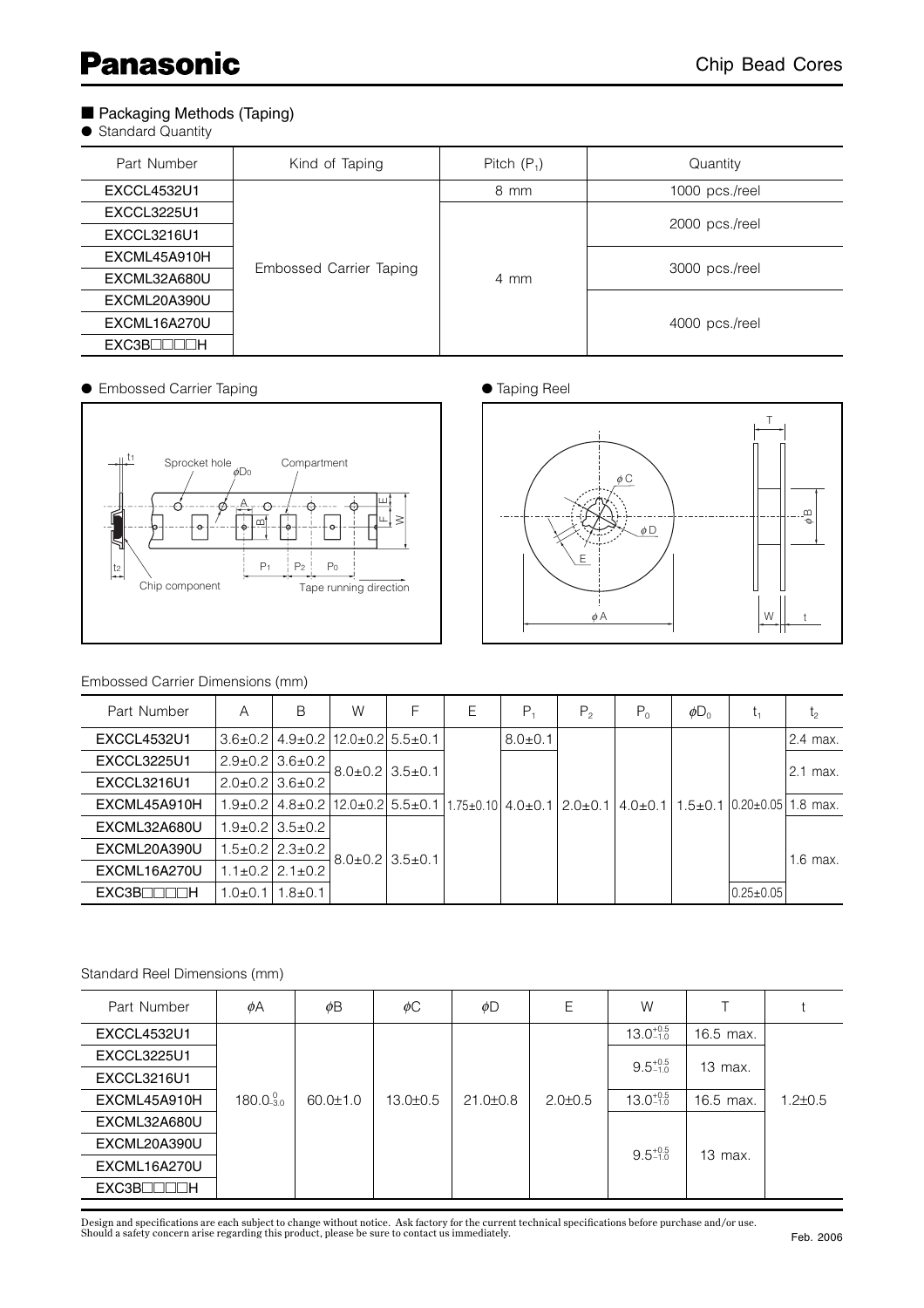# ■ Recommended Soldering Conditions

Recommendations and precautions are described below.



<Repair with hand soldering>

(Sn-3Ag-0.5Cu)

- Preheat with a blast of hot air or similar method. Use a soldering iron with a tip temperature of 350 °C or less. Solder each electrode for 3 seconds or less.
- Never touch this product with the tip of a soldering iron.

### ■ Recommended Land Pattern Dimensions in mm (not to scale)

\* Reflow soldering shall be performed a maximum of two times.

|        |                    |                       |            | (mm)         |
|--------|--------------------|-----------------------|------------|--------------|
|        | Part Number        | A                     | B          |              |
|        | <b>EXCCL4532U1</b> | 3                     | 5.4        | 2.8          |
|        | <b>EXCCL3225U1</b> | 1.7                   | 4.1        | 2.1          |
| B<br>A | <b>EXCCL3216U1</b> | 1.7                   | 4.1        | 1.2          |
|        | EXCML45A910H       | $2.6$ to $3$          | 5.5 to 6.5 | 1.2 to $1.6$ |
|        | EXCML32A680U       | 1.6 to $2$            | 4 to 5     | 1.2 to $1.6$ |
|        | EXCML20A390U       | $0.8 \text{ to } 1.2$ | $3$ to $4$ | 1 to $1.2$   |
| C      | EXCML16A270U       | $0.6 \text{ to } 1$   | $2$ to $3$ | $0.8$ to 1   |
|        | EXC3B              | $0.8$ to 1            | 2 to 2.6   | $0.8$ to 1   |

### $\triangle$  Safety Precautions

The following are precautions for individual products. Please also refer to the precautions common to EMI Filters, Fuses, and Sensors(MR Elements) shown on page EX2 of this catalog.

- 1. With regard to flow soldering, consult with our sales person in advance.
- 2. Use rosin-based flux or halogen-free flux.
- 3. For cleaning, use an alcohol-based cleaning agent. Before using any other type, consult with our sales person in advance.
- 4. Do not apply shock to Chip Bead Cores (hereafter called the bead cores) or pinch them with a hard tool (e.g. pliers and tweezers). Otherwise, their bodies may be chipped, affecting their performance. Excessive mechanical stress may damage the bead cores. Handle with care.
- 5. Store the bead cores in a location with a temperature ranging from -5  $\degree$ C to +40  $\degree$ C and a relative humidity of 40 % to 60 %, where there are no rapid changes in temperature or humidity.
- 6. Use the bead cores within a year (EXC3B Type: within half a year) after the date of the outgoing inspection indicated on the packages.